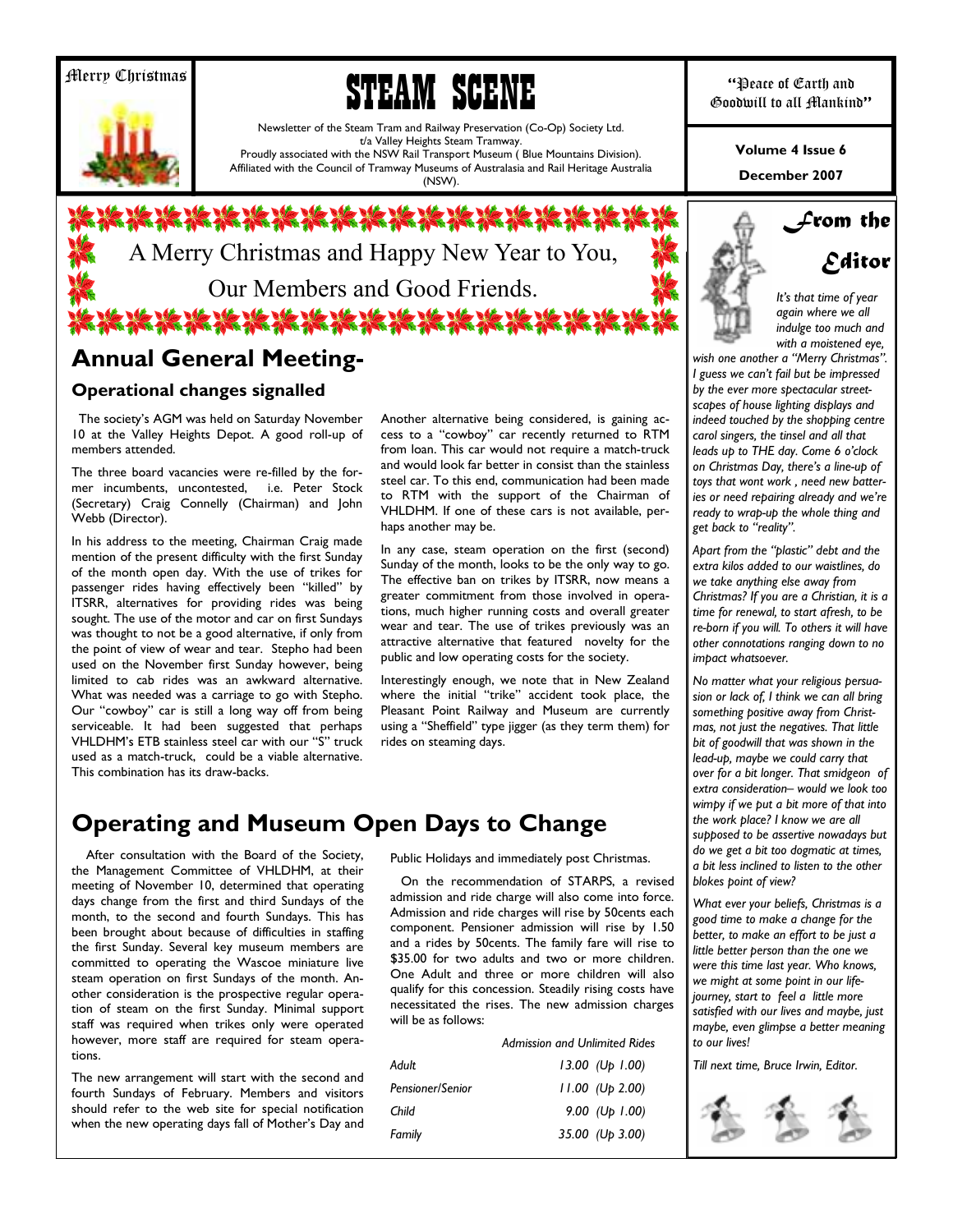

# Page 2 **STEAM SCENE**



## **The Great Train Robbery**

*When one hears or reads this phrase, it is generally assumed to refer to that event staged so daringly by Ronald Biggs and his gang in 1963. There was one however in England in 1855 that was perhaps even more daring in its concept and execution, than that carried out by Biggs. We perhaps think of crimes of theft in the 19th century in terms of those petty events that landed people into transportation to Australia. The cunning and craft that lay at the core of*  some of the great theft and fraudulent scandals of the 1800's were indeed equal to anything perpetrated nowadays, *as the following tale will show.* 

 With the opening of the Liverpool and Manchester railway in September 1830, the first modern railway



**(Above and below) South-Eastern's Charing Cross station c.1864. The roof collapsed in 1905 with considerable loss of life. This station replaced London Bridge as S.E.Rís city terminus.** 

logical advancements and accordingly, it did not take long before villains found a loophole in the railway advancement. In 1848 a strong box arrived by train in Bristol UK. The box was found to have been forced and the contents of £1,500 (a very considerable sum) in gold, missing. The case was never solved.

As such, it attracted the attention of a reasonably suc-



cessful forger by the name of Edgar Agar. It appeared to him that with careful planning and a bit of daring, he might be able to pulloff a bullion robbery and thereby settle back into a life of luxury rather than eke out his existence as to date, with floating fraudulent cheques.

 Agar was introduced to an unimpressive fellow by the name of William Pierce. Pierce worked as a ticket printer for the South-Eastern Railway. Pierce had "champagne tastes but only a beer pocket". When Agar therefore hinted an interest in gold shipments, the shifty ticket printer indicated a ready like interest. From then on, Pierce set out to gain as much intelligence as possible on the comings and goings of gold shipments. In 1850, Pierce was discharged by the railway company on suspicion of theft. In an impecunious state, he determined that a ready solution lay in implementing the robbery.

In 1854, England, together with France her ally, was at war with Russia. The campaign in the Crimea began in that year and involved thousands of British troops. The war continued into 1855. With the siege and subsequent taking of Sebastopol in September 1855, the war for all hostility purposes came to a virtual end, although a treaty with Russia was not signed until the following year. It was an expensive war in terms of lives and money the latter amounting to the stupendous sum of £77,000,000! Troops and supplies had to be paid for. Payment was made by way of a regular bullion shipment from England by rail then transshipped to France for subsequent relay to the forces.

 Pierce picked up on these regular shipments however, what he learned was not at all promising. The South Eastern Railway was one of numerous private lines. At the time, it operated 80 miles of track, connecting London with the coastal town of Folkstone. With no central London railway station, it shared facilities at London Bridge station with another company. It was to the S.E.R. that the bullion shipment was entrusted. The dispatch of the bullion was organized by the bankers, Huddleston and Bradford. The bullion was taken to London Bridge station under armed guard in iron bound strong boxes. Here it was placed into two safes within a brake van. The safes were fixed to the floor and required two keys to open them. One was held in London and the other in Folkestone. After placement in the safes, the bullion was under the charge of the guard en route to Folkestone.

Herein lay the nub of the problem. Agar decided it was too difficult and dropped the idea. He returned to his former profession of forgery.

 In 1854, six years after Agar had dreamt up the notion of a bullion robbery, Pierce fortuitously made the acquaintance of the station master at Margate, William George Tester. Persuading Tester to assist, it just might be possible to gain duplicates of the keys involved. Agar had recently arrived home from America. He became re-involved in the plot, in light of this new possibility that added considerably to the prospect of success. Agar and Pierce set off for Folkestone, the railway terminal. Taking rooms, they spent a lot of time around the terminal trying unobtrusively, to ascertain where the second key was kept. They were not as unobtrusive as they thought for they were picked-up by police on suspicion of being pick-pockets. Winkling their way out of the situation, Pierce high-tailed it back to London. Agar stayed behind having ingratiated himself with the clerk in charge of they keys. The problem was to locate which key accessed the safe. The police were not completely satisfied with Agar's demeanor and alerted the key-clerk to their suspicions that Agar was not what he appeared to be.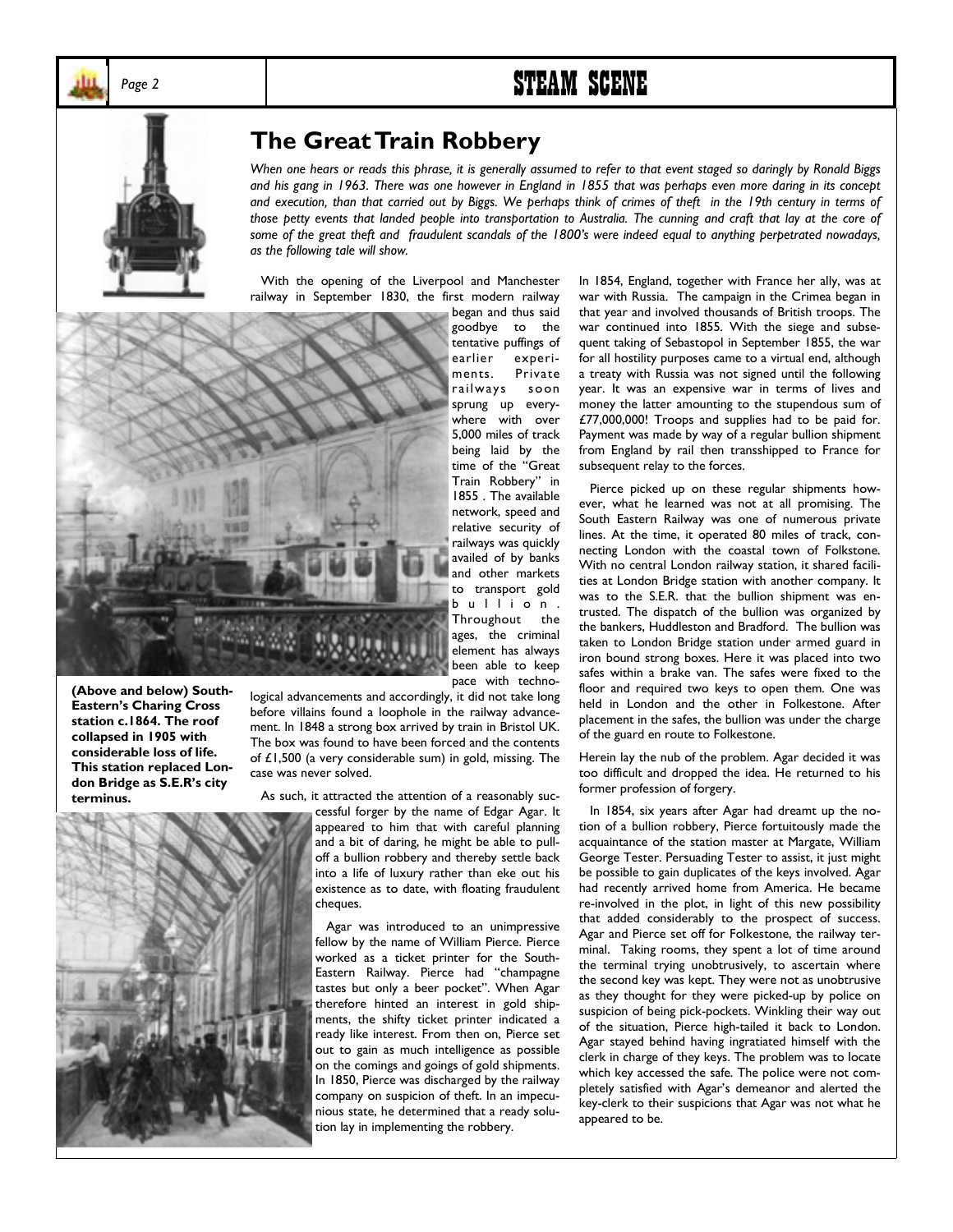### Volume 4 Issue 6 *Page 3*

The clerk needed no second warning and quickly terminated his acquaintance with Agar.

 Agar now determined a scheme to access the all important key. He arranged for £200 in gold to be sent from London to Folkestone to be delivered to a "Mr. Archer" (alias Agar). The scheme should have gone awry for the keys-clerk knew Agar and would have recognized him when he turned up to take receipt of the gold off the train. By chance, the clerk was off-duty the day the gold arrived. When Agar turned up at the desk to take receipt of his consignment, the relief clerk went to the keycupboard and closely observed by Agar, withdrew the all important key that would unlock the bullion safe in the train van. With this intelligence to hand an important piece of the plan was set in place.

 Another fortuitous happening took place when the Margate station master was transferred to London. He soon found opportunity to take a wax impression of the first key. Pierce and Agar went back to Folkestone and anxiously awaited the arrival of the boat-train. On its arrival, the office staff went into a flurry of activity and deserted the office to attend to luggage. Pierce went behind the counter, located the necessary key in the cupboard and scuttled outside to Agar with it. Agar quickly took a wax impression of the key whereupon Pierce scurried back to the office, replacing it, with no one the wiser for the event. The two villains casually left the station area.

 Another important piece of the plot-jigsaw was the regular bullion train guard, James Burgess. For a share of the takings, Burgess agreed to give a signal to the villains when a gold shipment was aboard the Folkestone train. The signal took the form of wiping his face with a handkerchief.

 Impressions of the keys were made but it was not a straight forward process. It took no less than eight attempts to refine the complicated design to fit. At long last over a period of months, the keys finally fitted. Pierce and Agar now moved to new lodgings with Pierce changing his name and assuming a disguise.

 Another problem to be solved was that of obtaining as much delay as possible before the eventual discovery of the robbery. With the bullion planned to be taken from the train whilst it was en route, it was necessary for the bullion to be replaced by a similar weight. This was to escape the obvious deficiency when it was weighed at Folkestone before being loaded onto the cross channel ferry. If the deficiency was discovered at Folkestone, too little time would have elapsed since the robbery and subsequent flight. To counter the problem, Agar and Pierce bought two hundredweights of lead grape-shot from the Shot Tower near Waterloo. This was packed into carpet bags and the pair struggled back to their lodgings.

 Every evening, from early in May 1855, the two men drove to London Bridge station in a cab, with their carpet bags, each bag weighing about half a hundredweight. They then took up a position to pick up any signal from guard Burgess, that a bullion load was on board. With no signal being received, they would be driven back home again. This went on for a fortnight and they were beginning to be concerned that their furtive actions could gain attention from the railway police. On May 15th, they at last received the handkerchief signal from Burgess.

The two thieves immediately bought tickets for the train and went to the luggage van where Burgess stowed their abnormally heavy carpet bags. Pierce alighted from the van but Agar, covering himself with a leather apron, concealed himself into a corner.

 As soon as the train started, Agar threw off the apron and immediately withdrew tools from a satchel strapped under his arm and concealed by his cape. With wedges, pincers etc. Agar commenced work whilst Burgess acted as look-out. One safe was opened with the bogus keys and two small wooden boxes, bound and sealed, withdrawn. Using his wedges, he prised up the iron bands then forced it open. Four gold ingots were removed and replaced with the lead shot. Quickly replacing the bands and a wax seal, the four ingots, now concealed in a carpet bag, were ready to be unloaded at the first stop- Reigate. Here, Burgess handed over the bag to William Tester who casually strolled off with it in hand. At this stop, Pierce joined Agar in the van. Underway again, the pair forced open the second box, containing American gold coins. A quantity of

these were removed and replaced with lead shot. The second safe was then opened and was found to contain smaller gold bars. Because they were running out of corresponding weight in lead shot, only a few of these could be taken without early detection. The total value of the haul was £12,000.

 On arrival in Folkestone, the pair detrained and proceeded to walk from the

platform with their carpet bags containing the bullion. They caught another train bound for Dover. Here they arrived before midnight and decided to have a meal at a hotel. A train back to London, departed at 2 a.m. Whilst Pierce guarded the bags, Agar disposed of the keys and tools into the water at the dock. At the station, tension rose when a porter offered to carry their bags. The porter became suspicious when they declined and demanded to see their tickets. This contingency had not been overlooked by Agar however. He produced return ticket butts from Ostend. The porter thanked him but then recalled that there had been no boat from Ostend that day. On querying Agar, he replied that they had arrived the previous day and tendered the porter a tip. Tipping his cap, the porter bid them "goodnight" and departed. Two hours later, they were back in London. Still not content that they were not followed, they took three different cabs to arrive back at their digs. As dawn came, they were safely back, as was Tester with his bag, in the comfort of their lodgings.

 The robbery was not discovered until the following day when the consignment had been ferried to Boulogne. Although the boxes had been weighed at Folkestone, it was put down to a clerical error when one weighed too much and one too little. At Boulogne, the authorities carefully weighed the boxes and found a serious discrepancy. Consternation reigned when the lead shot was discovered in the forced boxes.

 In London meantime, some of the American gold was converted to £400 Sterling and divided equally amongst the quartet.



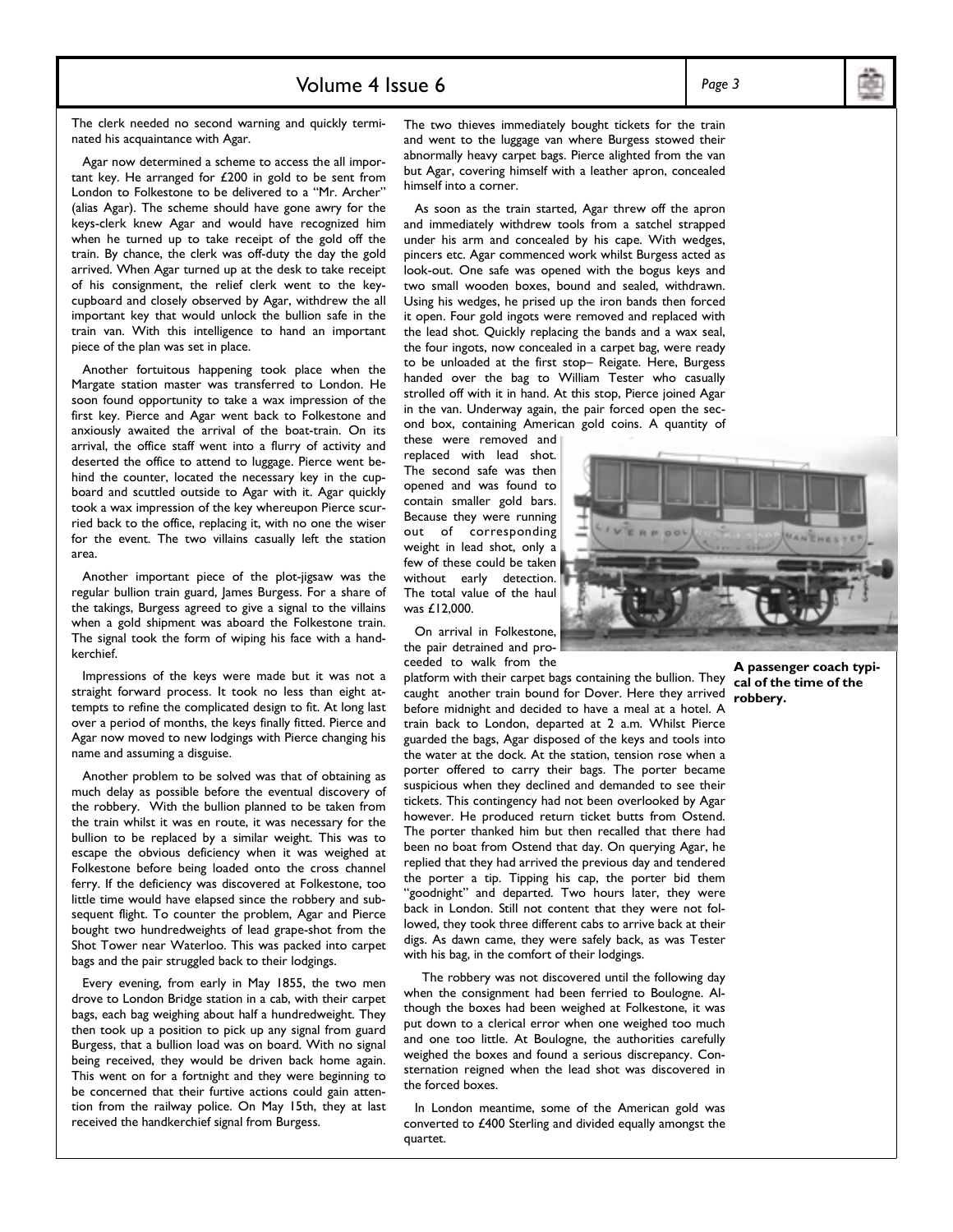

# Page 4 **STEAM SCENE**



The remaining gold was then removed to Shepherd's Bush. Here, Agar was ensconced with a mistress, Fanny Kay. For the next week or so, Agar and Pierce worked in an upper room, melting down the gold into smaller, more manageable ingots. These less conspicuous smaller pieces were sold. Cautiously, Agar looked around for a buyer of larger amounts. Tester and Burgess were paid off and strongly advised to continue their jobs and life-style as previously, so as to not arouse suspicion. A fellow forger, James T. Saward or "Jim the Penman" as was known, bought  $£2,500$ 's worth of gold.

 Unbeknown to Agar, his extraordinary luck which had held to this point, now began to run out. Although he was now a wealthy man, he continued in his old profession of "forger". He employed a young bright fellow by the name of Smith, to do odd-jobs. Agar's confidence in Smith grew when he satisfactorily delivered several large amounts of money. Accordingly, he employed Smith on a permanent basis. Smith was naively unaware that he was being used to cash forged cheques at various banks. Agar, cunning as ever, ensured that Smith never new his real name and always met him at a hotel to do the necessary exchanges. Good as Smith appeared, Agar was unaware that he had served time for receiving and had run a brothel that had gone bankrupt. When Smith told a thief named Humphries that he had obtained a good job with Agar, Humphries advised him the tread carefully as he knew Agar to be a villain. Humphries had reason to be rancorous about Agar. Not long before, Agar had seduced Humphries mistress. Agar's live-in, Fanny Kay found out and there was hell to pay, especially as Fanny had borne Agar a child. Agar walked out on Fanny and promptly set up house with Humphries mistress, Emily Campbell.

When Smith realized he was a potential "fall-guy" he went to the police. The police arranged to set a trap for Agar. One day, Agar sent Smith to a bank to cash a £700 cheque. Agar followed at a distance. The bank, having been tipped-off, cashed the cheque and filled Smith's bag with farthings! Smith then met Agar (whom he knew as Captain Pellatt) and handed over the bag. The police pounced, arresting them both. Agar was charged with forgery. He was convinced that he had been framed by Humphries for stealing his mistress and claimed innocence. Various counterfeit notes and bogus plates in Agar's home soon convinced police they were dealing with a criminal. Agar was subsequently sentenced to transportation for life to Botany Bay. This was only five months after the bullion robbery.

 Agar felt sorry for Fanny and decided provide her with a regular income after investing £15,000 he had in the bank. At this point, the old adage about "no honour amongst thieves" came into play. Agar arranged to entrust Pierce with the business of investing the money. Agar signed the appropriate deed of bequest whilst awaiting transportation. Pierce had no intention of investing the money, especially as Fanny knew nothing about the arrangement. Agar awaited transportation, trusting the investment had been made and that Fanny would receive her regular income.

Some time later, Agar wrote to Fanny, asking her to

buy two silver cups; one for their son and the other for Pierce's son. Agar told Fanny that Pierce would give her the money for the purchases. At this time Fanny was living with Pierce and his wife. Fanny asked Pierce for the money- he refused. In a rage, Fanny took off and went to the governor of Newgate Prison where Agar had originally been in custody. Fanny had known nothing of the bullion robbery but had suspected something was going-on in the upstairs room where the smelting of the ingots had taken place. Fanny was determined that Pierce should go to gaol as well.

When a solicitor arrived at Agar's place of detention and informed him of what was going on, Agar became furious. Encouraged by the solicitor, Agar confessed to the bullion robbery. Pierce was arrested and a search of his house revealed thousands of pounds stashed in his pantry and buried under his front door-step.

 On January 12, 1857, Pierce, Tester and Burgess were arraigned at the Old Bailey and sentenced. Burgess and Tester were sentenced to 14 years transportation and Pierce amazingly, to only two years imprisonment. Pierce had been charged as a servant of the railway company which he was not at the time of the robbery. His solicitor arguing the technicality was able to wangle the lesser sentence for his client. The judge was critical of the situation but was bound by the law as it stood. Amazingly, Agar's money was assigned to Fanny Kay!

 Agar served five years of his sentence and subsequently married the wealthy Fanny. It was hard for a "leopard to change his spots" however and Agar lapsed back to his old criminal ways. He was again sentenced to transportation. He died in Australia but apparently remained a legend in the London underworld. Fanny eventually died penniless in a workhouse. Pierce's eventual fate is unknown however it is known that he was severely assaulted after he was released from gaol, probably courtesy of an arrangement by Agar. Tester, the former station master eventually made good. After his release from custody in Australia, he set up a grocery business and died a wealthy man. It is believed Burgess died in gaol.

 The bullion robbery of 1855 was daring and clever in its execution. It has unfortunately, as previously mentioned, been over-shadowed by the Ronald Biggs affair in 1963. A novel based on the robbery has been written by Michael Crichton and published in 1975. A movie, starring Sean Connery has also been made of the robbery. Both have somewhat embellished the original story.

*My thanks to Peter Stock for alerting me to the story in the first instance . The text of this article has been based on the account contained in ìThe Giant Book of Bad Guysî published by Constable & Robinson Ltd. London 2007. A further article on train and tram robberies in NSW is planned for a future issue.* 

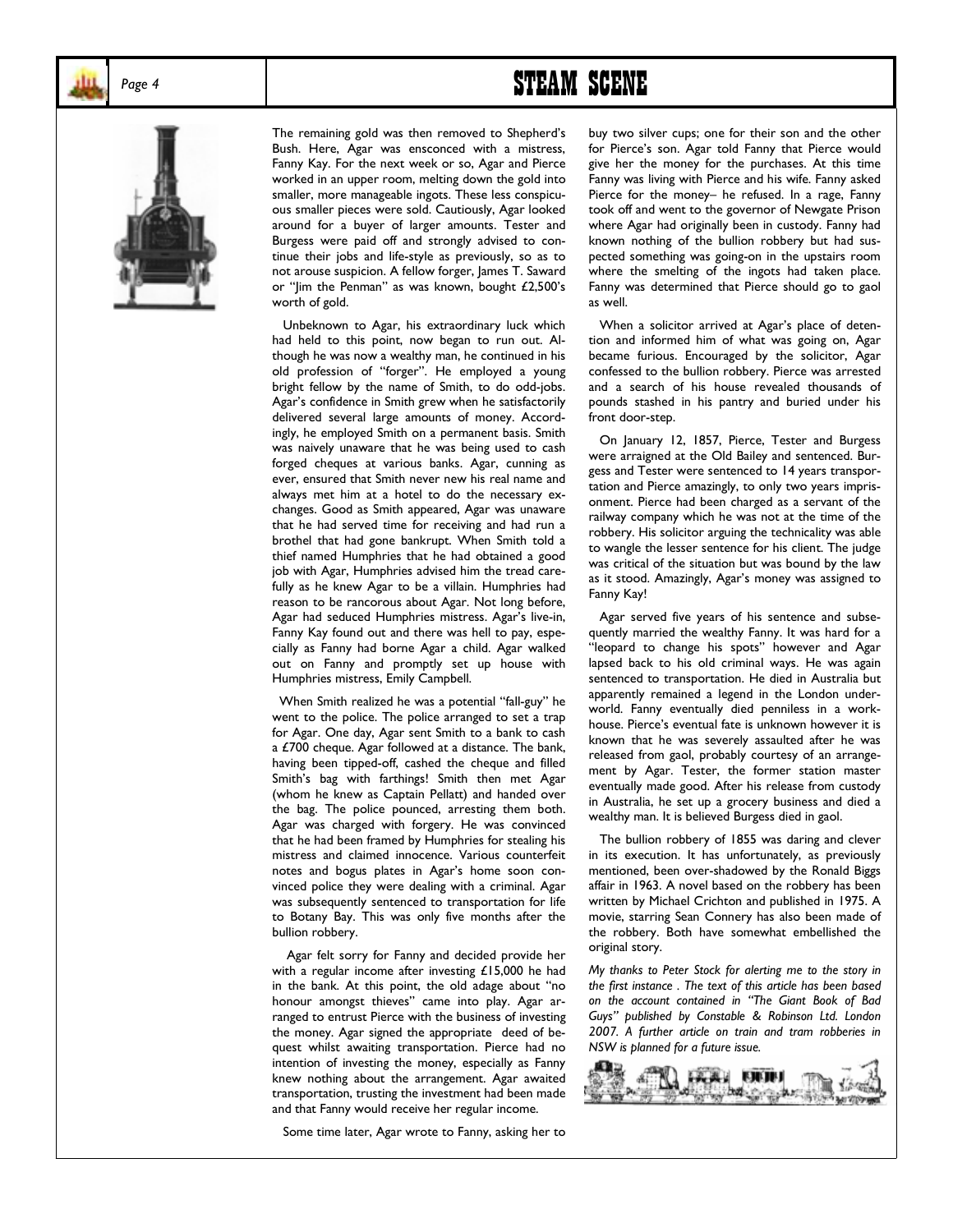### Volume 4 Issue 6 *Page 5*

## **Making Tracks to the Signal Box**

### **- Another step closer**

 In the June issue of SS, it was reported that a meeting had taken place with Railcorp officials *apro pos* setting up of a formal agreement for access to the abandoned sidings to the Valley Heights signal box and the old ash disposal roads. At that time it was thought that an agreement could be in place "early in the new financial year". Well, we are almost half way through the new financial year and whilst the wheels of government and their instrumentalities might grind slowly, they are never-the-less grinding.

 On Thursday December 6, a meeting was held at Valley Heights to further the agreement process. It was capably chaired by Robert McLellan, Manager (Safety Interfaces) Rail Corp. Interested stake holders including the society, the Valley Heights Museum, RTM (represented by Peter Berriman) and a bevy of Ralcorp personnel attended.

 A draft Interface Definition document was tendered to the meeting. This was updated and refined to cover the physical and operational aspects of the connection from the Down Refuge line and attendant connections and sidings.

 Following this, a risk assessment document was presented and thoroughly worked through. Over three hours solid work was put in on the processing.

The result will be the production of a Safety Interface

## **Small Grant Received**

The society recently made application to Museums and Galleries NSW for a grant of \$1,500 to further the development of some displays. These were to include a display featuring the birth and demise of steam trams in NSW and a further one celebrating Stepho's 100th birthday in 2008. We have subsequently received a grant of \$750. Owing to the large number of applicants with high quality applications for grants, Museums and Galleries could reluctantly, only satisfy the

# **The horse-tram on the Isle of Man**

### **- Job opportunity for high-flyer?**

A little bit of transport news from the UK was received recently from a visitor to the Isle of Man. The implications of it would certainly give regulators in this country the jitters, however it seems to work on the Isle.

A well-known horse tram operates on the parade in Douglas, the capital of the island. This, together with the electric tramway have been features for many years. Evidently the horse tram at least, still uses a Conductor to walk the footboard to collect fares even though, there is a continuous stream of traffic encountered. The Isle of Man is a self-governing entity within the UK, thus the transport inspectorate of the UK has no jurisdiction there. The operators are free to conduct this style of operation exactly the same as they have done for years. This would just not do in this country where museum operators with footboard conducting operations are looked at very suspiciously by regulators.

A further item the UK visitor reported was regarding "guided buses", though not on the Isle of Man.

 Apparently in April 2006, Her Majesty's Railway Inspectorate ceased to be responsible for guided buses, an area that was previously treated as a

"railway". It appears the replacement for the inspectorate was absolutely nobody! It is rumoured that they just do their own thing as previously, minus the need for interminable inspections and paperwork. As the visitor said, "If they don't need them, how much does anybody else??"

SS can't see that guided bus or tram situation lasting for long. There just has to be some unattached civil servant somewhere with a high speed safety background looking for a low-speed railway, tram or bus to wage a paper-war with.

**A print of a Manx**  electric tram ,"toastrack" and no doors . **What if??** 

 It was thought previously that a tripartite agreement involving ourselves, RTM and Railcorp would be the way to go however, this idea appears to have been abandoned. After due process and formal arrangements with RTM, who will be the licence holder, our society will gain access to the track as an accredited operator.

ing outer boundary fence. Access to portion of the line is urgently needed so as to gain access to our new

shed by rail.

 It is all quite complex, far more so than in former times. Never-the-less, this is the way it has to be done and December's meeting was a big step forward.

so, the small grant will be a great help in gradually improving the interpretive aspect of our operation. Thank you Museums and Galleries.